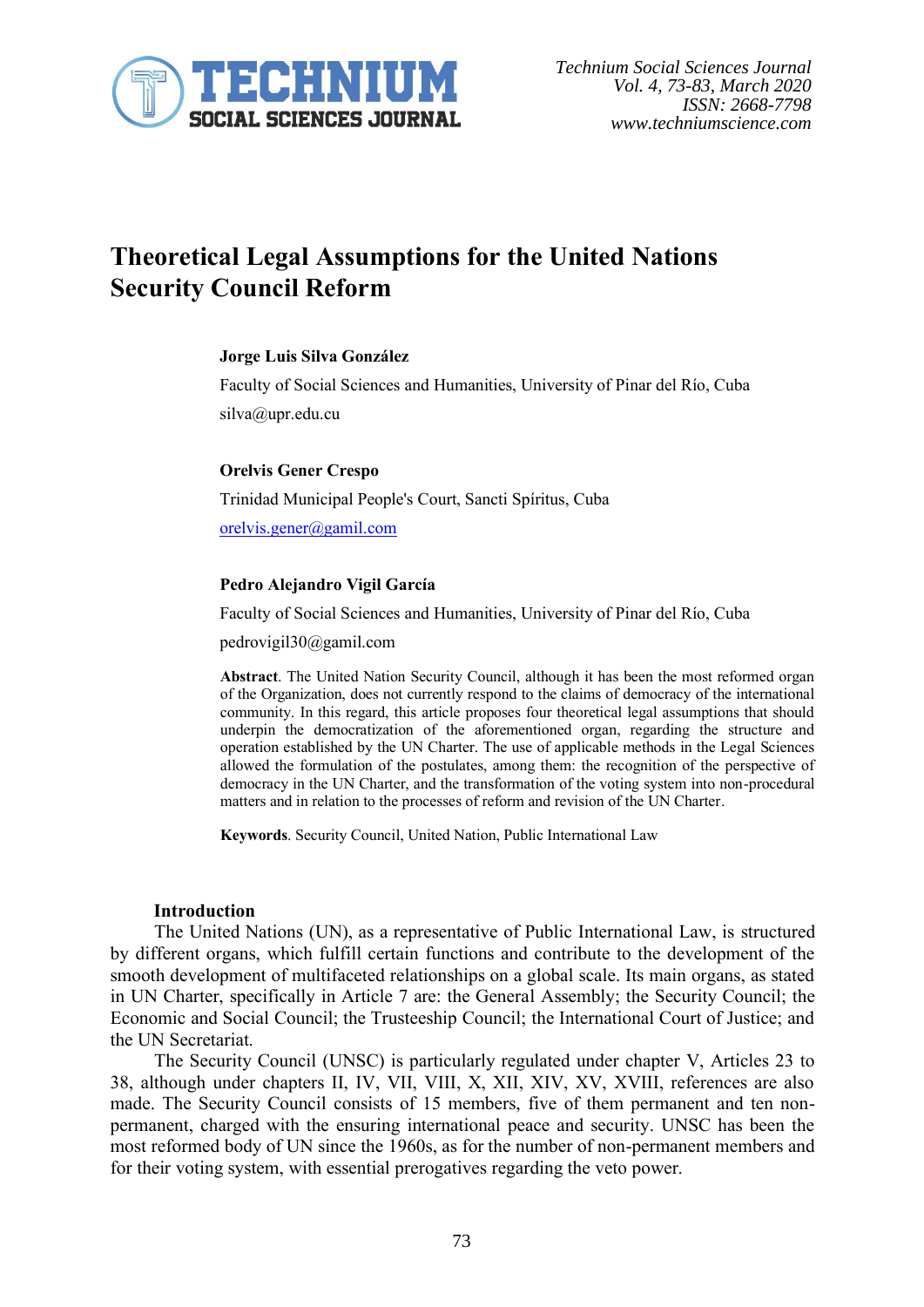ECHNIUM

**SUCIAL SCIENCES JOURNAL** exerted by a group was technique solet estates, enabled a movement to take place since 2008, whose objective would be to achieve consensus through the hearings made to the same States, for their participation in the debate on the possible aspects to be reformed. In correspondence with decision 62/557, approved on September  $15<sup>th</sup>$  of the same year, intergovernmental negotiations began on the reform of the Security Council, in informal plenary sessions of the General Assembly, during its Sixty-third Session (UN, 2018).

The efforts made by the representatives of the States that have taken part of the movement have not been sufficient, despite the fact that ten years have gone since the establishment of this informal plenary session, there are currently differences regarding the aspects the UN Reform should contain, that is to say, they have not reached a resolution.

In response, the present study *aims to*: argue the theoretical legal assumptions that should underpin the democratization of the UNSC regarding the structure and operation established by the UN Charter from the perspective of the democracy. A relevant issue for the need to pay tribute to the aforementioned reform process and the relevance for the Cuban Society of International Law under the Jurists National Union of Cuba for 2019, referring to the United Nations reform process.

For the fulfillment of the proposed goal, methods such as the bibliography review on the subject, the historical-legal for the gross development of the category democracy and its impact on the International Law, as well as the legal-doctrinal on the basis of the perspective of the assumed democracy to develop the argument of the legal interrelated theoretical assumptions, in hard and soft books, scientific articles and pronouncements of representatives of States within the Organization.

# **Considerations on democracy: its significance for the reform of the UN Security Council**

Democracy has been associated with the possibility of popular participation in political decisions within states. However, research has been carried out to proof that not only at the state level should democracy be considered, but that it should also be recognized as a starting point for the operation of other institutions overseas.

Public International Law, as a branch of Law in charge of regulating international multifaceted relations, has precisely been one of the disciplines where the category democracy has acquired in theory and practice (especially in the UN field of action) a considerable importance, given the existence of international bodies and organizations that need to be democratized.

The term democracy was first used in ancient Greece between the fourth and fifth centuries BC. "For the first time this term is booked in the history of humanity. Power for the demos, for this new enriched class but excluded from the Gerusía, the Areópago or the Arcontado or the Bulé in Athens" (Colectivo de Autores, 2004, p.157).

The contributions made to the Law by Rome stand out, although they did not expressly refer to democracy as a term to catalog it, but they erected an iuspublicistic model founded on res publicae, what they called the thing of everyone, that is, the public thing (Fernández, 1999, p.16). This model on Fernández's consideration (1999) "implemented a mechanism of power and was based on a series of values and concepts that allowed a true, genuine and authentic participation, a true power of that populus" (p.17).

Although in Rome the use of the term democracy was not considered, it was linked to the possibility of participation of the populus in the development of the Roman Empire, that is, the possibility of intervening in decision making. However, both in Greece and Rome, there was a class concept of people, which clearly represented their true nature.

Democracy, strictly understood as a manifestation of an organizational form of government, as people's government, served perfectly to typify the ancient slave democracies.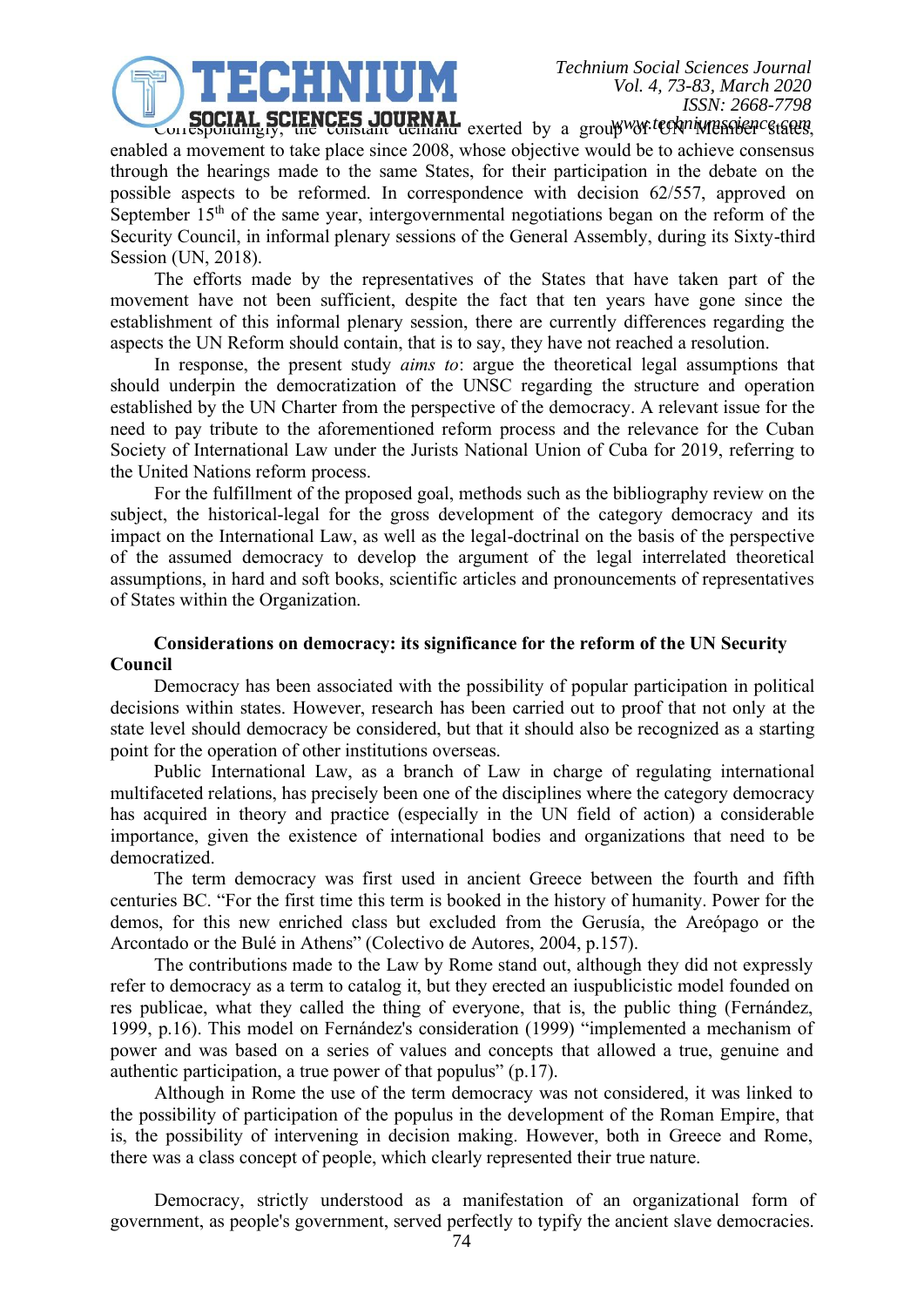

**Regardless, the concept of the people was reduced to the smallest slave imminormers, cand** excluded the great masses of the population. (Gros, 1989, p.199)

Later, with the course of the centuries and the flourishing of the liberal bourgeoisie, other patterns that sustained democracy were erected, especially because they abandoned the centenary paths of feudalism. Two patterns were instituted, the Lobrano's consideration (1990) "to such an interpretative scheme the doctrines of Montesquieu and Rousseau are also referred, and precisely in what most markedly characterizes them, the proposition of two different and antagonistic constitutional models" (p.28). Such is the case of Montesquieu (referred in Fernández, 2000) that he considered: Democracy is that form of state in which the government is in the hands of the masses; the aristocracy that is the best form of government because society is led by an elite of capable people and, finally, the monarchy or government of a single person. These forms oppose, as an absolutely opposite, the despotic government that is based on terror and repression of the people. (p.114)

Democracy is contextualized with the political systems and the ways to elect their representatives by voters, so (Brody, 1982) indicates that "democracy is everyone's right to participate in voting" (p .5). This criterion is shared by Puppo (2012), Dahl (referred in García, 2012) and Ramaccioti (2016), who consider that democracy has as a fundamental premise a legitimacy based on free, multiparty and periodic elections, as a guarantee of any citizen to be able to participate electorally, choose and be elected, regardless of race, gender, creed, or political affiliation.

The election of the rulers by the citizens, according to other authors, does not fully cover the term, which is why Lobera (2011), indicates that democracy "raises the right to participate in decision making about those aspects that directly affect the life of the people (isegoria, equality in the use of the word)" (p.10). Likewise, Bobbio (1997) agrees that "it is the set of procedural rules for collective decision making in which the widest possible participation of stakeholders is foreseen and encouraged" (p.152).

In accordance with the above considerations Guzmán (2015), appreciates that the people participate in the main decision making of the nation as sovereign, which is an evidence of legitimacy, for him an example of this, are the constitutional reform processes. Meanwhile, Garcini (1976), Luján and Vázquez (2014), Gimbernat (2014) and Álvarez (2015) agree that democracy belongs to the people, who participates not only in the elections, but also in the main decisions of the nation.

Levine and Molina (2007) say that "the quality of democracy is then influenced by the level of citizen participation in political life, both in decision making, as in partisan and social organizations" (p.25). This criterion is also shared by Hernández (2013) when he indicates that "sovereignty resides in the people, which guarantees through a wide range of participatory mechanisms that give rise to democracy" (498).

The term democracy is also used by other authors who associate it with issues such as: the possibility of expression, the right to political participation, human rights and as a principle of negotiation within the framework of the world community, recognizing it as a pillar of cultural life. Like Montaño (2003), González, Romero and Urrea (2007) and Rasilla (2010).

Democracy is also considered as the government of the people, a criterion shared by Kelsen (1980) and Webster (referred in Lijphart, 2000), when they express that democracy is characterized by being the government of the people, by the people and for the people. There are scholars who even catalog it as cooperating with the development of states, such as Bummel (2010) when it states that "democracy is not limited to the holding of democratic elections. National democracy is more than this. It is an essential means for economic and social development, which contributes to overcoming the struggle of interests at national and international level" (p.39).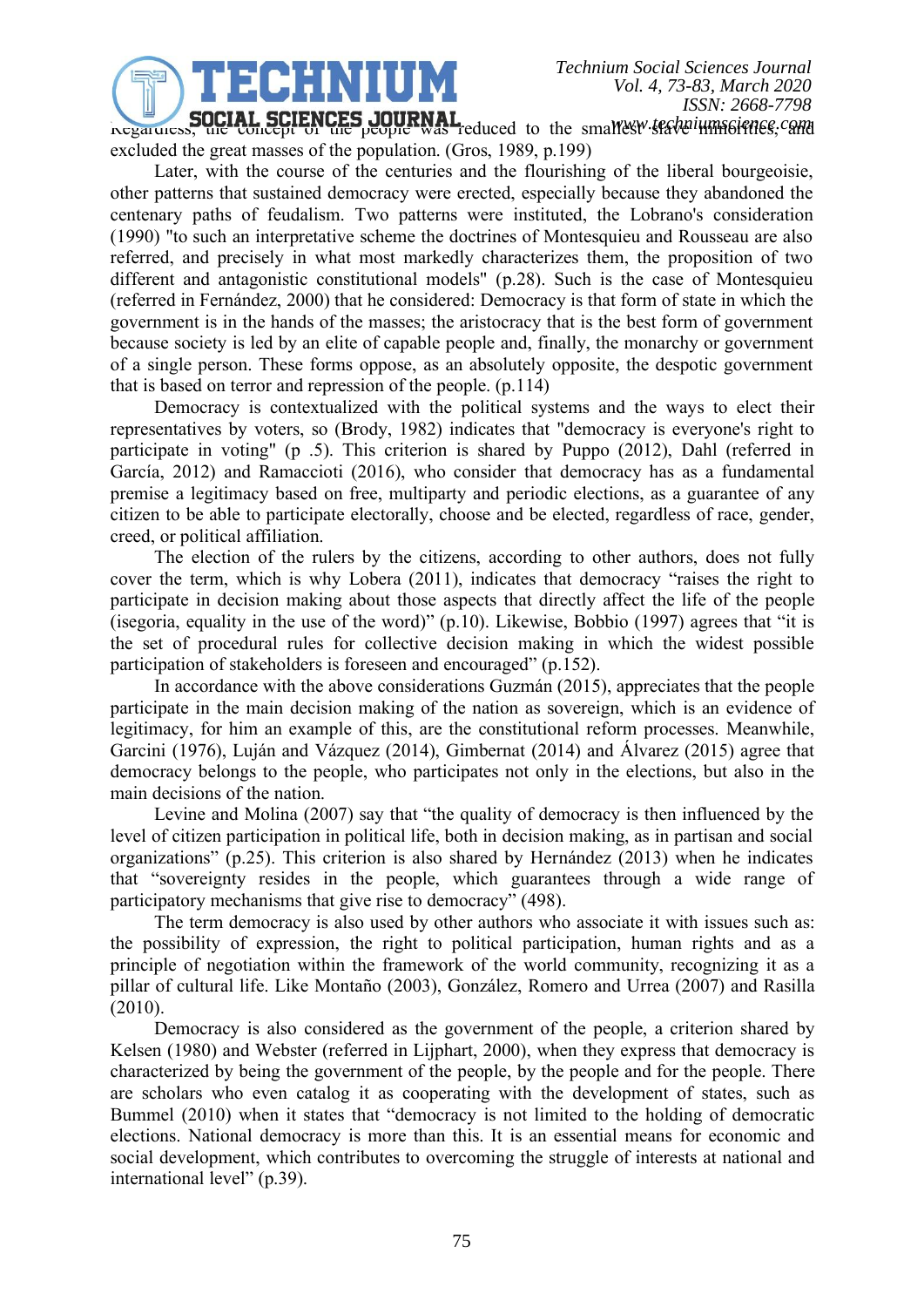

**SUCIAL SCIENCES JOURNAL**<br>in this regard, Resolution 60/1 approved on October 24<sup>th</sup>, 2005 by the UN General Assembly, according to García (2006) states: The Heads of State and Government reaffirm that democracy is a universal value based on the freely expressed will of the peoples to determine their own political, economic, social and cultural system and their full participation in all aspects of their lives. We also reaffirm that, although democracies share common characteristics, there is no single model of democracy and that it does not belong to any country or region, and we reaffirm the need to duly respect sovereignty and the right to selfdetermination. We emphasize that democracy, development and respect for all human rights and fundamental freedoms are interdependent and mutually reinforcing. (p.68)

On the other hand, for Ramaccioti (2016) democracy does not culminate with the election of representatives by voters, but is classified as a democracy in exercise. In this regard it indicates that: A government, democratically elected, represents the will of all citizens and has as essential obligations to respect and enforce the Rule of Law, as well as maintain control and direction of the external relations of the State on behalf of the entire nation. (p.4)

In this sense it is where the criteria of the authors that protect the perception of democracy from International Law are supported, but associated with what they consider as Rule of Law, both terms, according to the criteria set forth should be linked, an issue analyzed by Sánchez (2013) when it states that: The Rule of Law occupies a central place in the concept of democracy accepted today by the international community as a whole (States and international organizations). If any public institution manifestly disregards this principle, it moves away from democracy in its contemporary sense. (p.1)

Another of the authors that maintains the association between the Rule of Law and democracy is Fernández (2005), expressing that "if there is a true democracy, no matter what its form, the existence of a Rule of Law should be agreed, and in turn, every Rule of Law must be democratic, but it would lack its essential legitimacy to qualify" (p. 310). Carpizo (2007) shares this premise when he believes that "democracy presupposes a legal order, a Constitution and a Rule of Law that guarantee the fundamental freedoms and rights of people" (p. 358). Sánchez (1957) also coincides with the criteria set forth by stating that: For the democratic republic there is not and cannot be more internal or external sovereignty than the popular one, so that, from the political point of view, sovereignty is the will of the majority. But since the democratic republic is the Rule of Law, that is, subject to the law in its entire existence and manifestation, the validity of that expression of majority will depends on its conformity with the legal system. In that way the necessary subordination of political sovereignty to legal sovereignty occurs, which is confused with the problem of constitutional validity and the supremacy of the Constitution. (p.58)

Puppo (2012) also, referring to these terms indicates that "democracy is perhaps taken as a constituent element of the Rule of Law or the Rule of Law as a constituent element of democracy" (p.6); and Gros (1989) is another author who defends the relationship between democracy and the Rule of Law, notes that "the idea of democracy is inevitably linked to what is the Rule of Law, the legal equality of all men, the recognition of the human rights of all individuals and the recognition of all minorities" (p.200).

This phrase - State of Law - is used by Puppo (2012) to indicate that governments base their actions, the development of their functions in accordance with the law, according to the cases provided for in a pre-existing legal norm, and in accordance with the procedures provided by the same right. Not far from the previous statement Sánchez (2013) indicates that: The rule of law is a principle of government according to which all persons, that is, public institutions (state, federal or local, legislative, executive or judicial powers) and private entities (individuals, associations and companies) are subject without distinction to state laws that are publicly promulgated. In this way, arbitrariness is avoided, an objective that is especially relevant in the exercise of public powers. (p.1)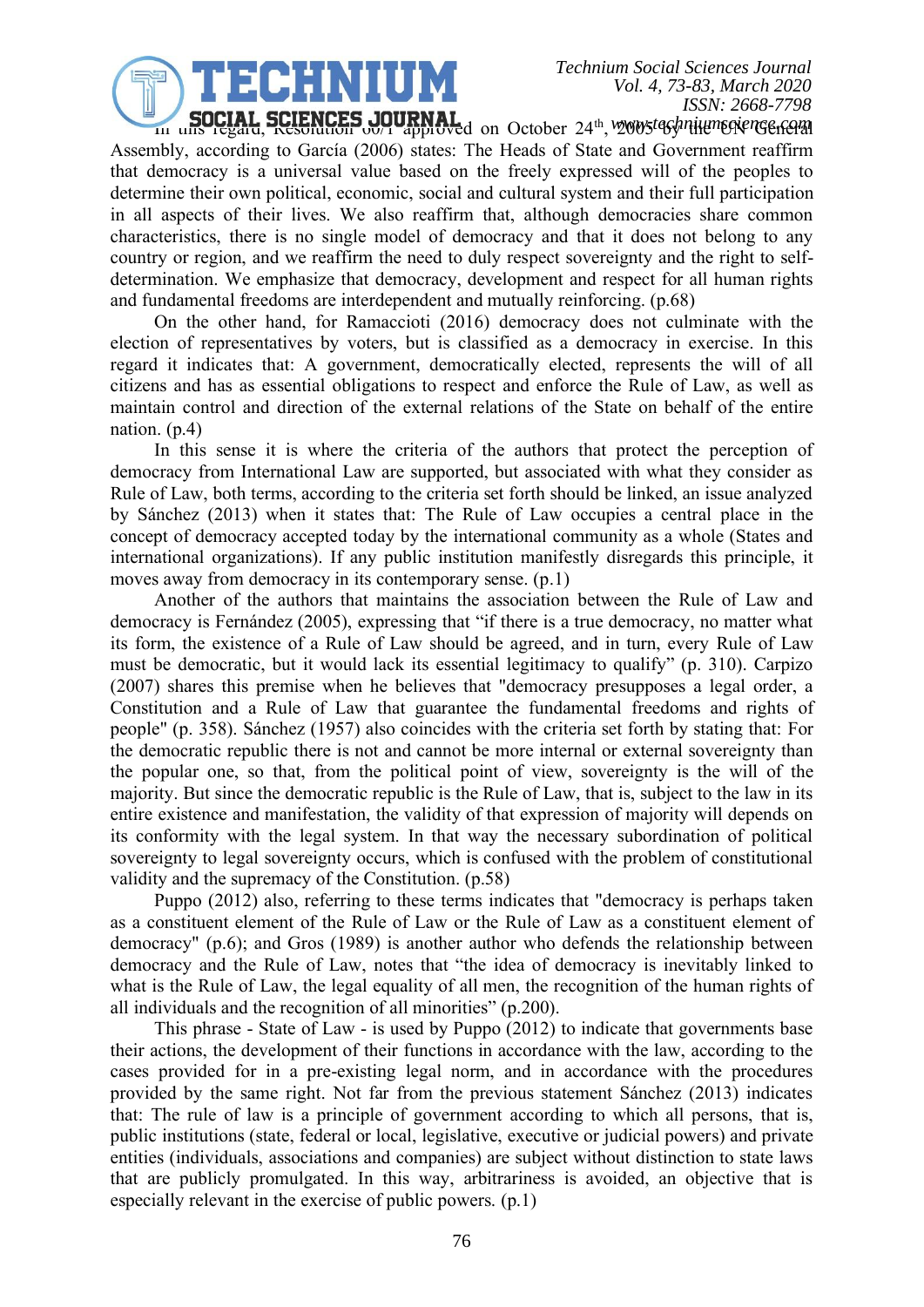ECHNIUM

**SUCIAL SCIENCES JOURNAL**<br>*we such a secured in the present study*, based on the text posed as approaches, such as the faculty that the people have as sovereign, to participate in the elections and elect their representatives, determining their own political-economic system, power that does not conclude with the election, because it actively participates in decision making, having the possibility of expressing their opinions, ensuring compliance with the legality of their representatives.

In correspondence with the previous definition, an analogy is established between what is assumed as democracy for the Rule of Law and what could be recognized as democracy for Public International Law, taking into account that this category lacks its own definition to operate in the branch of law mentioned.

It will be understood and applied as a perspective of democracy for the analysis of it in the UN Security Council and the creation of assumptions for its reform: as the possibility for permanent and non-permanent members to decide on all issues that they are responsible for knowing, with equal prerogatives, rights, powers or faculties, that is, without favoring some members because of their status in relation to others.

#### **Assumptions for the democratization of the UN Security Council**

Related to the purpose of the authors whose criteria have been set out in the study for the determination of the perspective of democracy, anti-democratic regulations were identified regarding the composition of the UNSC, the voting system, the ratification of the processes of reform and revision, and the formation of the UN Military Staff Committee in case of threats to peace emphasized later.

Correspondingly, four theoretical assumptions are proposed and founded to take into account for the current reform process of the UN Charter, aimed at the democratization of the UNSC from its own legal regulation, they are: *1) recognition of the perspective of democracy in the UN Charter; 2) The exclusion of the indefinite permanence of members in the UNSC; 3) The integration into the* UN Military Staff Committee *of non-permanent members of the Council; and 4) The transformation of the voting system into non-procedural matters and in relation to the reform and revision processes of the UN Charter.*

In the case of the first assumption, aimed at recognizing the perspective of democracy in the UN Charter, it is necessary to refer to the fact that, from the formal point of view, the legal text of the Organization does not establish in its preamble, the expository and operative part of the term. In this regard, it is considered necessary for it to be guaranteed within the Organization and specifically in the UNSC, the UN Charter establishes the foundation of democracy within its objectives and aims, although in the preamble of the text, it effectively states that the UN peoples join forces to save the succeeding generations from the scourge of war, reaffirm faith in the fundamental human rights, equal rights of men and women, to establish conditions under which justice and respect for the obligations arising from treaties and other sources of international law can be maintained, to promote social progress and better standards of life in larger freedom, the ideal of democracy is not contemplated.

It also happens with the purposes and aims of the organization (accepted and subsequently ratified by the UN founding nations, and by the states that adhered afterwards), which are routed roughly, to ensure international peace and security, to carry out international cooperation in the economic, social, cultural or humanitarian fields, to practice tolerance and live in peace as good neighbors, not to use armed force but in the service of common interest, and to use an international mechanism to promote the economic and social progress of all the peoples.

It is also considered, that the UN Charter should expressly include under Chapter V: *The Security Council*, the recognition of the perspective of democracy as a general rule, an issue that will require the fulfillment of the same to all members of the Council, because in this way, before the existence of violations of the articulated by any member of the organ, to defend anti-democratic positions, measures could be taken against it , because it would be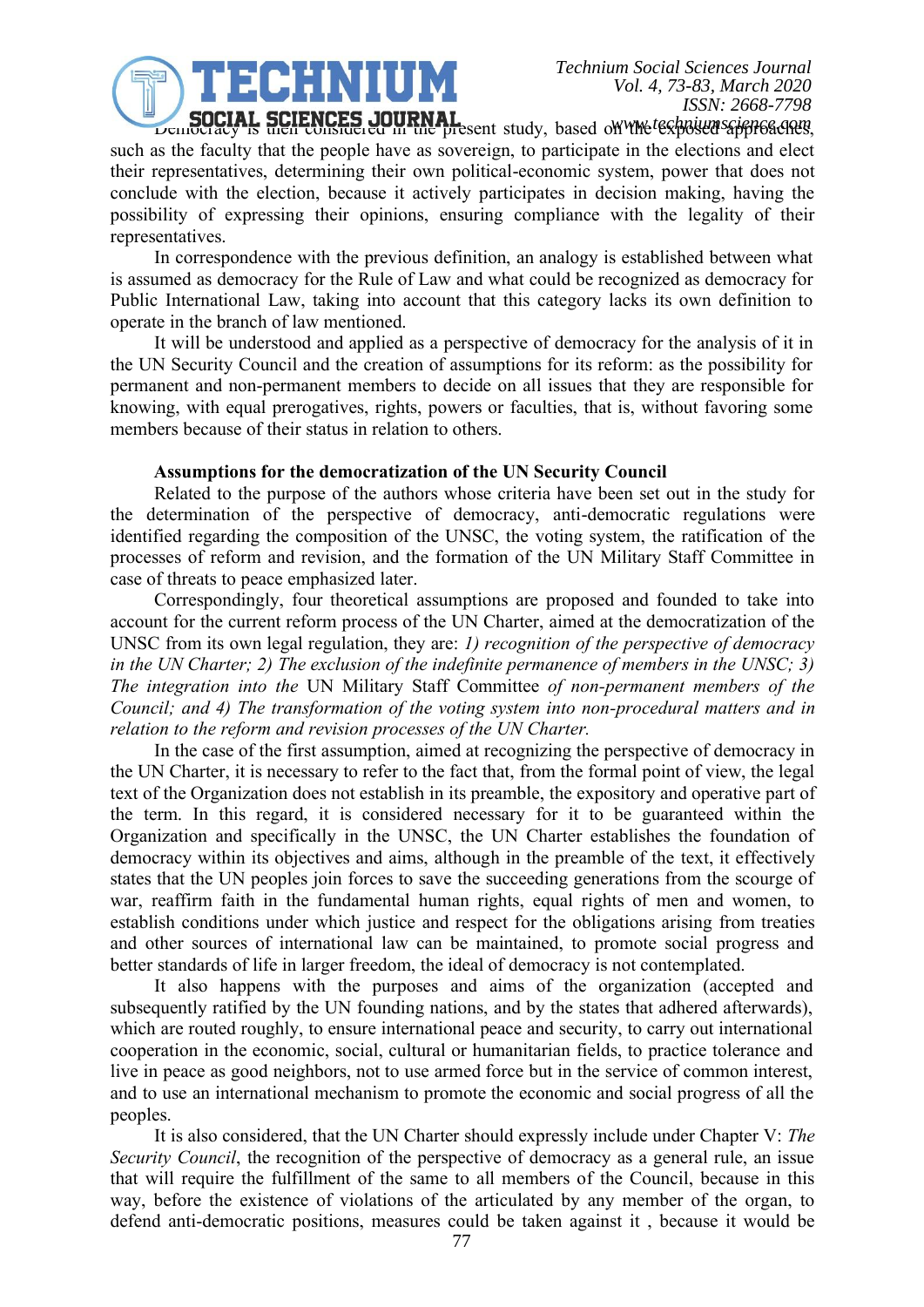**breaking not only one of the objectives of aims included in the UNV Charler, war carsed and the UNICHARTER.** specific regulation of the same.

TECHNIUM

Considering that UNSC is one of the most important organs due to its functions, the primary responsibility to ensure international peace and security, it is extremely necessary to *recognize the perspective of democracy*, because in compliance with such a high responsibility if it has not been incorporated. If an issue referred to an international conflict is submitted for consideration, it will probably act preserving the individual interests of its members and those of its allies. Therefore, the decisions of the organ should be taken by consensus of the majority of its members, on equal terms and without privileges, otherwise, the organization would not fulfill its objectives and aims, providing the possibility of an arm conflict, reason that led to the creation of the UN in the first place.

Based on the above, it is believed that the implementation of *the recognition of the perspective of democracy in the UN Charter, can be incorporated in the preamble in a fifth point that could be written as follows: Participation is reaffirmed of all Member states of the United Nations, in accordance with democracy, in the decision making process of the Organization, where the opinion of the majority and on equal terms, without privileges in favor of any member, ensuring respect for the provisions of the UN Charter.*

Likewise, the following text should be included in Article 24, Chapter V of the UN Charter referring to the functions of the Council, which requires the fulfillment of all its members: *The permanent and non-permanent members of the Security Council, decide without privilege, on all the issues that they have to know, they have equal prerogatives, rights, powers or faculties, without favoring their condition.*

The second assumption considered as *the exclusion of indefinite permanence of the members in the UNSC* is closely related to the former. It is based on the prerogatives in favor of the members of the UNSC that have been indefinitely in this organ for 73 years, and that created this right in the Conferences developed before the creation of the UN, such as: the Declaration of the St. James´ Palace and the Atlantic Charter in 1941, the Declaration of the Nations in 1942, the Moscow and Tehran Agreements in 1943, the Conference Dumbarton Oaks in 1944, the Yalta Conference in 1945 and finally the San Francisco Conference that same year, whose main objective was the creation of the UN.

The UN Charter regulates in Article 23 that he Republic of China, France, the Union of Soviet Socialist Republics (nowadays Russia), the United Kingdom of Great Britain and Northern Ireland, and the United States of America shall be permanent members of the Security Council. They have powers in their favor that allow them a privileged position in relation to the non-permanent, since the former do not have to be reelected, however, the latter are reelected every two years.

From the analysis carried out, the existence of a right that goes against democracy is determined, coinciding with the scholars of International Law, Arias (1999), Rey (2014) and Sainz (2016), in which the status of permanent members is not consistent with the good development of this organ. In this sense, it is also agreed with Ricardes (1994), Pino (2012), Rey (2014), Prado (2015), Sainz (2016), and Romero (2017) in which the five permanent, maintain a lifetime seat in the Council perpetuating their supremacy over the other members of the Organization.

It is considered that the UNSC immediately needs a reform for the functioning as a democratic organ, because as Roldán (2009) states, the precepts of the UN Charter regarding the composition of the aforementioned UNSC are precarious. It is believed that all members to be part of the Council should be elected by the international community, either for their participation to ensure the international peace and security or for their work against the scourge of war, on equal terms; without prevailing one member over another for their power, truly reflecting equality between nations.

It is proposed that the UN Charter regulates the exclusion of the permanent members, which would result in the existence of only non-permanent members in the Organization. This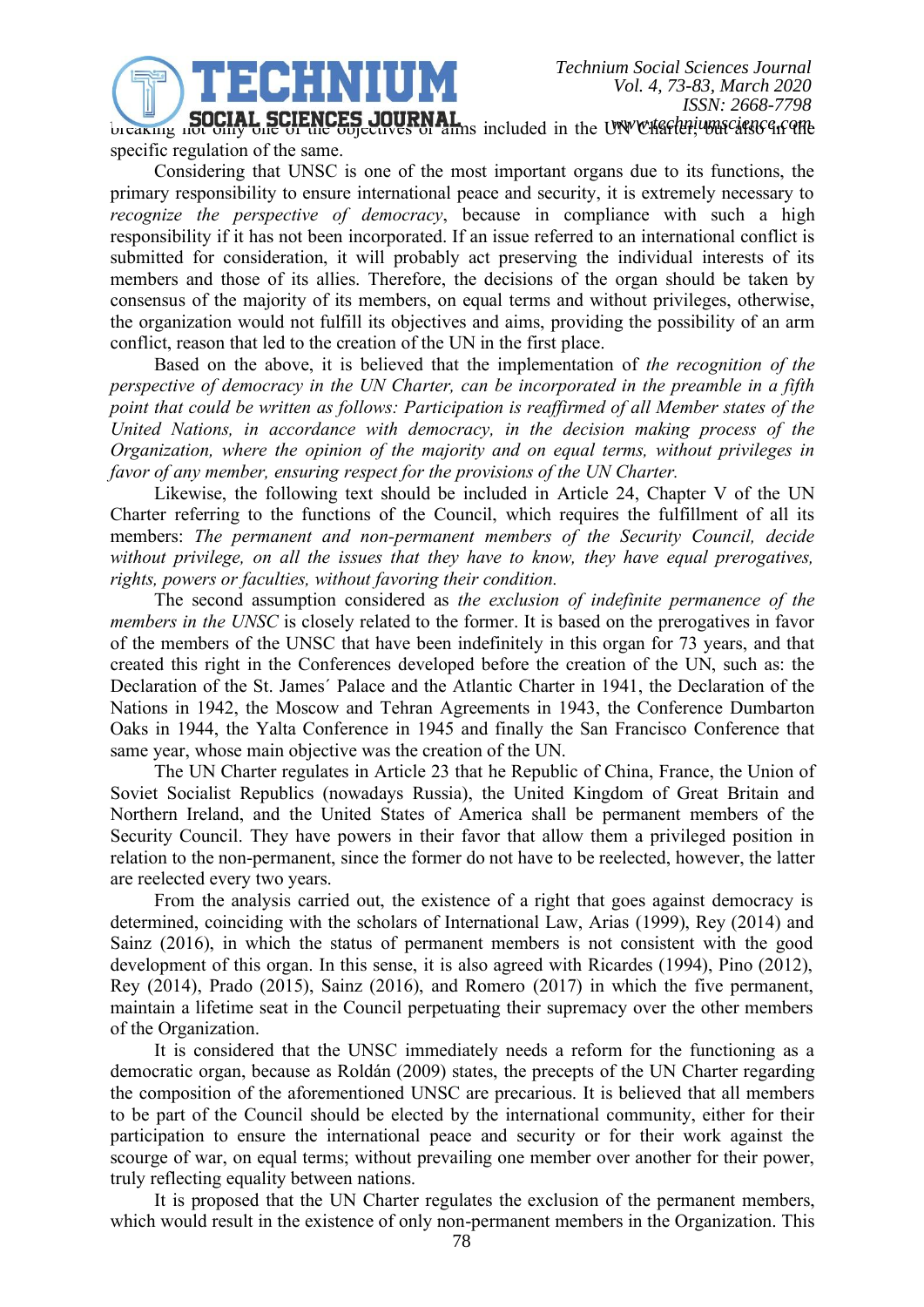

claim could be conceived as follows in Article 23 according to the composition: *The Security www.techniumscience.comCouncil shall consist of fifteen members of the United Nations who will be elected on the basis of their contribution to ensure the international peace and security, the other purposes of the Organization, and to an equitable geographical distribution. They will be re-elected for a period of two years. Outgoing members will not be re-eligible for the subsequent period.*

The third assumption concerning the integration of the non-permanent members of the UNSC into the Military Staff Committee is relevant for the international community, since it is established in Article 46, which in the case of threats to international peace and security, the permanent members of the UNSC will integrate the Committee, which is responsible for directing all actions aimed at preserving peace: the main function of the Council. It is necessary to highlight that it is composed only of permanent members, privileging them for having unlimited permanence, and for being economic and military powers on a global scale.

The powers granted in their favor are based on the fact that these international powers were successful in World War II. It is not logical to understand that for 73 years, they still maintain prerogatives in their favor, allowing them a privileged position with respect to nonpermanent members who have their seat on the Council. The UN Charter maintains equal rights as one of its aims, but within the Organization, there is an inequality of its members. In the specific case, it is absurd that the Military Staff Committee be made up only of permanent members of the Council, when the function of preserving international peace and security corresponds to all members of this organ, without distinction among them.

A correlation of forces continues to be manifested in the UN, where the powerful (the permanent members) maintain rights over other states, being favored by privileges protected by the provisions of the UN Charter. The integration of this Committee by the five great powers is an example.

It is considered that the article analyzed by virtue of the assumption that is proposed from the perspective of democracy should be reflected in the following way in Article 47:

*A Military Staff Committee will be established to advise and assist the UNSC in all matters relating to the military needs of the Council to ensure international peace and security, the employment and command of the forces made available to it, to the regulation of armaments and possible disarmament. The Military Staff Committee shall consist of the Chiefs of Staff of the members of the UNSC or their representatives. Any member of the UN that is not permanently represented on the Committee will be invited by him to join his work when the efficient performance of the functions of the Committee requires his participation*.

At the UN, the idea of its transformation is currently reinforced, and starting with the democratization of the UNSC, it would be a fundamental step to achieve the final aim, being one of the most questioned organs in its actions and in the distinctions it makes to the inside of the membership. To this end, one of the assumptions for its democratization, it is precisely the regulation in the UN Charter that non-permanent members of the UNSC can also integrate the Military Staff Committee, so that no distinction would be made, there were no privileges to favor of the permanent members, without favoring any member by its condition.

The fourth assumption is aimed *at transforming the voting system into non-procedural matters and in relation to the reform and revision processes of the UN Charter*. It is aimed at modifying the voting system within the organ, since Article 27 establishes that for nonprocedural matters the affirmative vote of nine members will be taken into account, including the affirmative votes of all permanent members. This article is where the so-called veto power is instituted in favor of the five major powers within the UNSC, which has been the focus of criticism around the non-existence of democracy in this organ, as it is established a privilege in favor of permanent members, who may veto a decision or resolution of the UNSC, even if it is approved by all non-permanent members of the Council.

The veto power is "a vestige of the principle of unlimited sovereignty, a principle that prevents progress towards a system where the common interest is prime" (García, 2018, p. 6).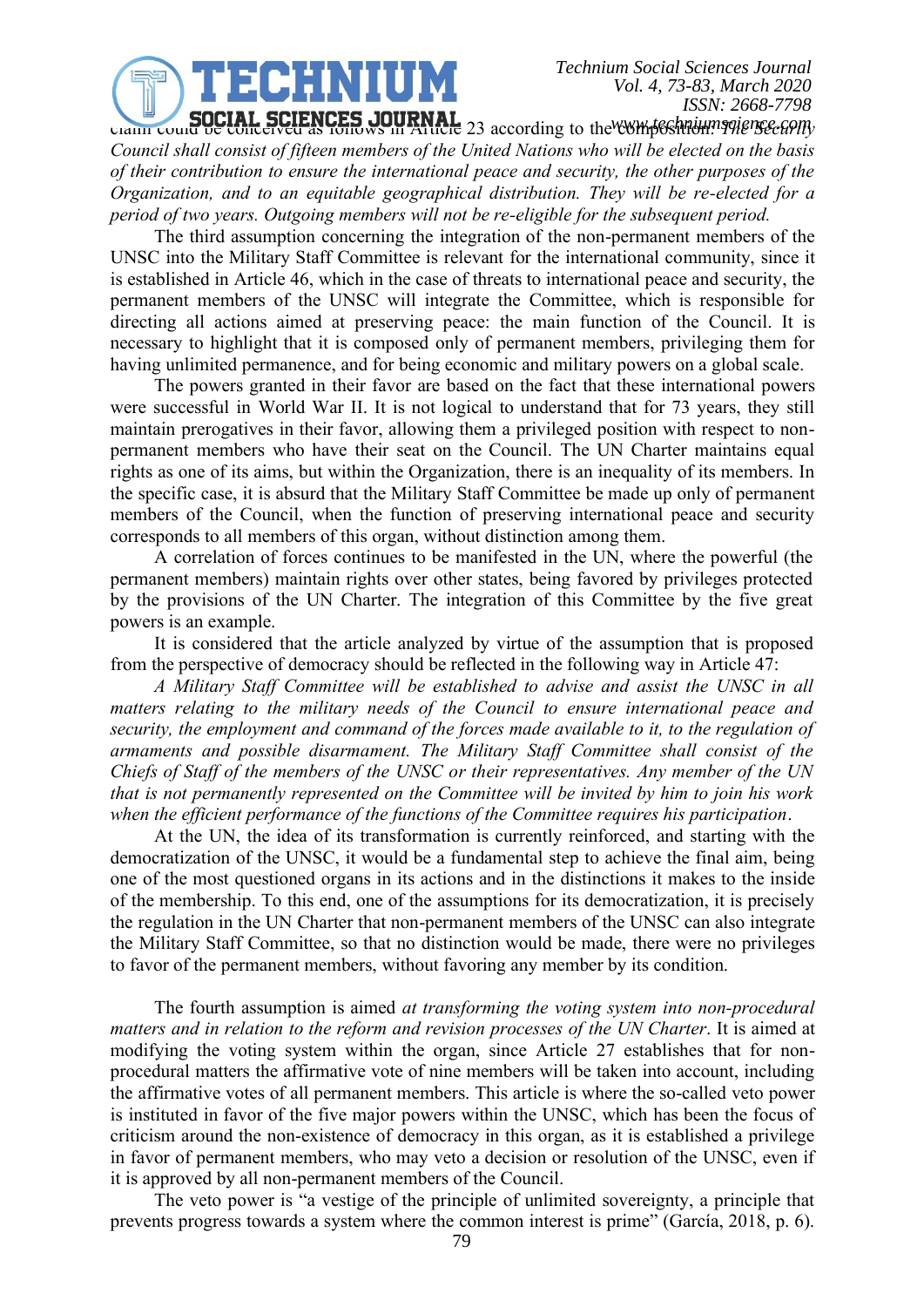In this regard, Prado (2015) and Ricardes (1994) agree that the veto possessive and regard, Prado (2015) and Ricardes (1994) agree that the veto power complete the contract of the contract of the vertex of the contract of principle of sovereign equality, which infers that it is a violation of International Law. It also agrees with Arias (1999), Rey (2014) and Sainz (2016) when they express that this privilege has influenced the search for proposals by the States, aimed at its elimination or at least its reduction.

JECHNIUM

It is believed that the reform of the UN, aimed at the democratization of its UNSC, should be aimed at the elimination of the veto power in favor of permanent members, which allows them to be in a position of privilege in relation to non-permanent members.

The aforementioned elimination of this privilege is in correspondence with the other assumptions set forth, since as it was based on the second one, *referring to the exclusion of the indefinite permanence of members in the organ*, the prerogatives established in the UN Charter to its favor, and as an example of one of these privileges, the veto power regulated in favor of permanent members would be eliminated.

It is considered that the article analyzed by virtue of the assumption that is proposed from the perspective of democracy should be expressed in Article 27 as follows: *Each member of the UNSC shall have one vote. The decisions of the UNSC on all issues shall be taken by the affirmative vote of nine members, but in decisions taken under Chapter VI and Article 52.3, the party to a dispute shall refrain from voting.*

The veto power in favor of the big five is not only manifested in Article 27, but also in the processes of reform and revision of the UN Charter. The first of them, it is established in Article 108, that in order to carry out any modification, the affirmative vote of two thirds of the members of the General Assembly is required, and ratified by all permanent members of the UNSC. Similarly, in Article 109 referring to the review process, the power of permanent members to ratify, for its entry into force, any modification to the UN Charter according to the recommendation decided by the General Conference is regulated.

In the preceding articles, the veto power in favor of the five great powers is also revealed. This condition that permanent members possess positions them in hierarchy in relation to non-permanent members, despite the fact that in the reform and revision processes, they are accepted and ratified by the majority of the members of the UN, that is, by the 66.6% of the Member states, the veto power allows to invalidate a decision or resolution to modify the UN Charter.

Taking into account the above, it can be affirmed that the proceeding for the ratification of the reform and revision processes detracts from democracy, since the possibility of vetoing a decision approved by the majority of the members of the UN. It also coincides with the criteria expressed by Conforti and Focarelli (referred in Sainz, 2016, p. 18), when they indicate that:

Although the Member states through their representatives in the General Assembly have an important mechanism for participation, which is reflected in the majorities required to achieve both the reform of Article 108, as well as the revision provided in Article 109, the UNSC has an outstanding power, which is impossible to ignore.

It is necessary to highlight from the analysis carried out, the need to modify what is regulated in Articles 108 and 109 to contribute to the democratization of the UNSC. It coincides with the criteria expressed by García (2012) when he states that "the UN Charter reform procedure is a slave to the Organization's architecture and, in that sense, includes the veto power of the permanent members of the Security Council" (García, 2012, p. 388).

This transformation is in correspondence with the aforementioned, because if the veto power is eliminated, as it is proposed above, it is logical that as a consequence, its established analogy for the ratification of the reform and revision processes be eliminated of the UN Charter. In this regard, it is considered that the articles analyzed under the assumption that is proposed from the perspective of democracy, should be reflected in the following way in Article 108: *The reforms to the UN Charter will come into force for all Members of the United Nations when they have been adopted by the vote of two thirds of the members of the*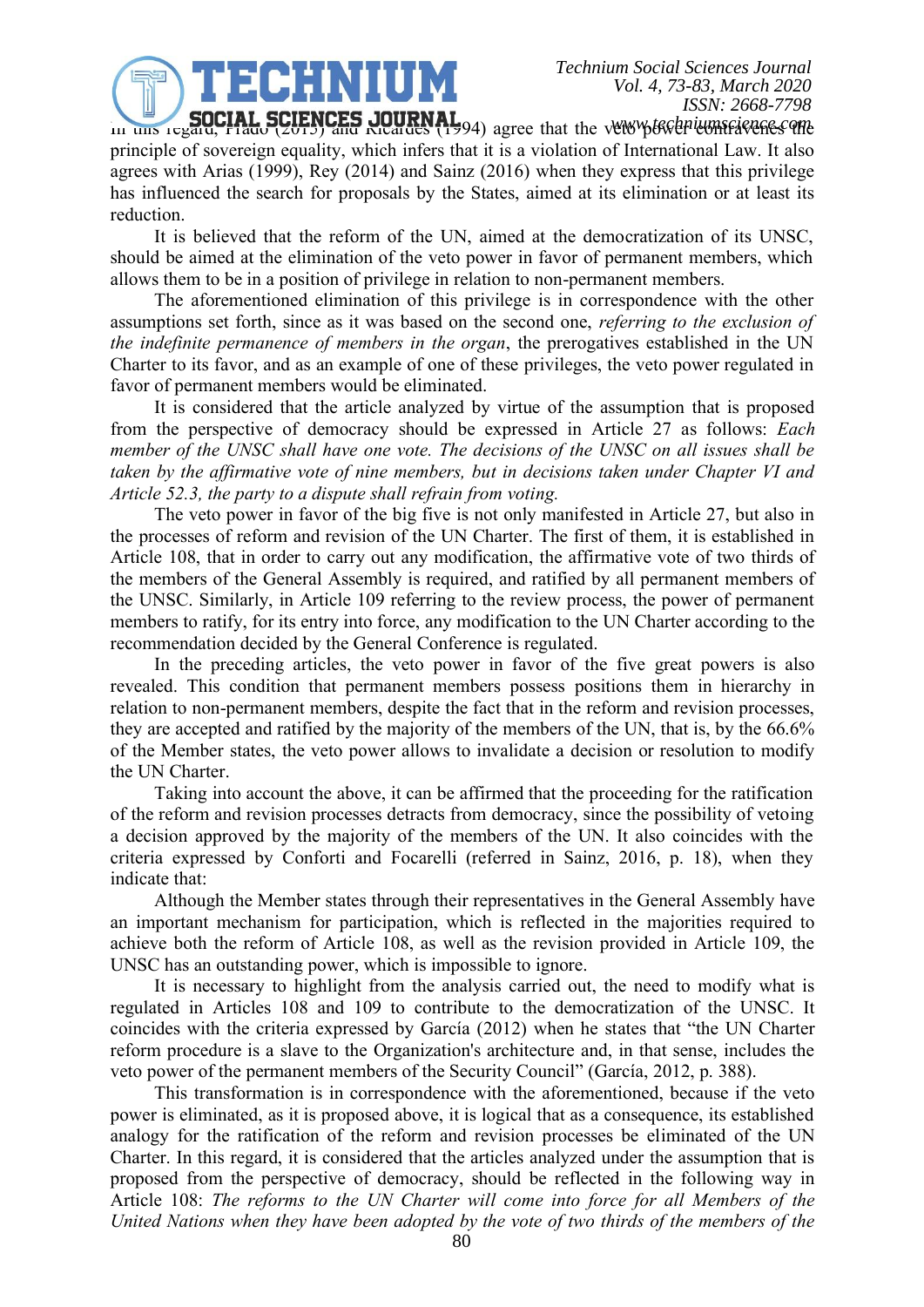

GENERAL SCIENCES JOURNAL with their respective Constitutional proceedures, *by two thirds of the Members of the United Nations.*

On the other hand, Article 109 could express: *Any modification of the UN Charter recommended by the vote of two thirds of the Conference shall enter into force upon ratification in accordance with their respective constitutional procedures, by two thirds of the Members of the United Nations.*

The previously assumptions are necessary to contribute to the current UN reform process, as they constitute a proposal or starting point for the States that make up the commission in charge of the discussion for the democratization of the Security Council.

## **Conclusions**

Having as reference that the UNSC is not a democratic organ, it is considered that to reform it from its own legal regulation, it is necessary that the following legal theoretical assumptions be materialized: the recognition of the perspective of democracy in the UN Charter constituting the Organization (both in its preamble as under Chapter V addressed to the Security Council), the exclusion of indefinite permanence of members in the organ (so that the Council is only composed of non-permanent members), the integration to the Military Staff Committee of non-permanent members of the Council (on the basis that the permanent nature of the Organization disappears) and the transformation of the voting system into nonprocedural matters (where all matters will be approved by the affirmative vote of nine members) and in relation to the processes of reform and revision of the UN Charter, where modifications to it will be recommended and ratified by the vote of two thirds of the General Assembly of the United Nations.

## **References**

- [1] Álvarez, Laura (2015). "El mito democrático costarricense y la invisibilización del conflicto. Un análisis de los límites de la subjetivación política bajo una democracia liberal-procedimental". En: De la democracia liberal a la soberanía popular. Colectivo de autores, Vol. 1: 219. Ciudad Autónoma de Buenos Aires: CLACSO. Retrieved from: [http://www.biblioteca.clacso.edu.ar](http://www.biblioteca.clacso.edu.ar/)
- [2] Arias, Inocencio (1999). ¿Matará el Consejo de Seguridad a la ONU? Política Exterior, Vol. 13, No. 70, Julio-Agosto, pp. 59-69. Retrieved from: [https://www.jstor.org/stable/pdf/20644788.pdf?seq=1#page\\_scan\\_tab\\_contents](https://www.jstor.org/stable/pdf/20644788.pdf?seq=1#page_scan_tab_contents)
- [3] Bobbio, Norberto (1997), Diccionario de política. México D.F, México: Siglo XXI
- [4] Brody,Thomas (1982). Ciencia y democracia. Retrieved from: <http://www.posgrado.unam.mx/sites/default/files/2016/04/0805.pdf>
- [5] Bummel, Andrea (2010). Desarrollando la democracia internacional. Retrieved from: <https://www.democracywithoutborders.org/resources/2010strategyes.pdf>
- [6] Carpizo, Jorge (2007). "Concepto de democracia y sistema de gobierno en América Latina". Boletín mexicano de Derecho Comparado, nueva serie, año XL, núm. 119, mayo-agosto, pp. 325-384. Retrieved from:
	- <http://www.ejournal.unam.mx/bmd/bolmex119/BMD000011903.pdf>
- [7] Colectivo de Autores, (2004). Manual de Historia General de del Estado y el Derecho I. La Habana, Cuba: Félix Varela.
- [8] Fernández, Julio (1999). Separata de Derecho Público Romano. La Habana, Cuba: Félix Varela.
- [9] Fernández, Julio (2000). Historia General del Estado y del Derecho II. La Habana, Cuba: Félix Varela.
- [10] Fernández, Julio (2005). Filosofía del Derecho. La Habana, Cuba: Editorial Félix Varela.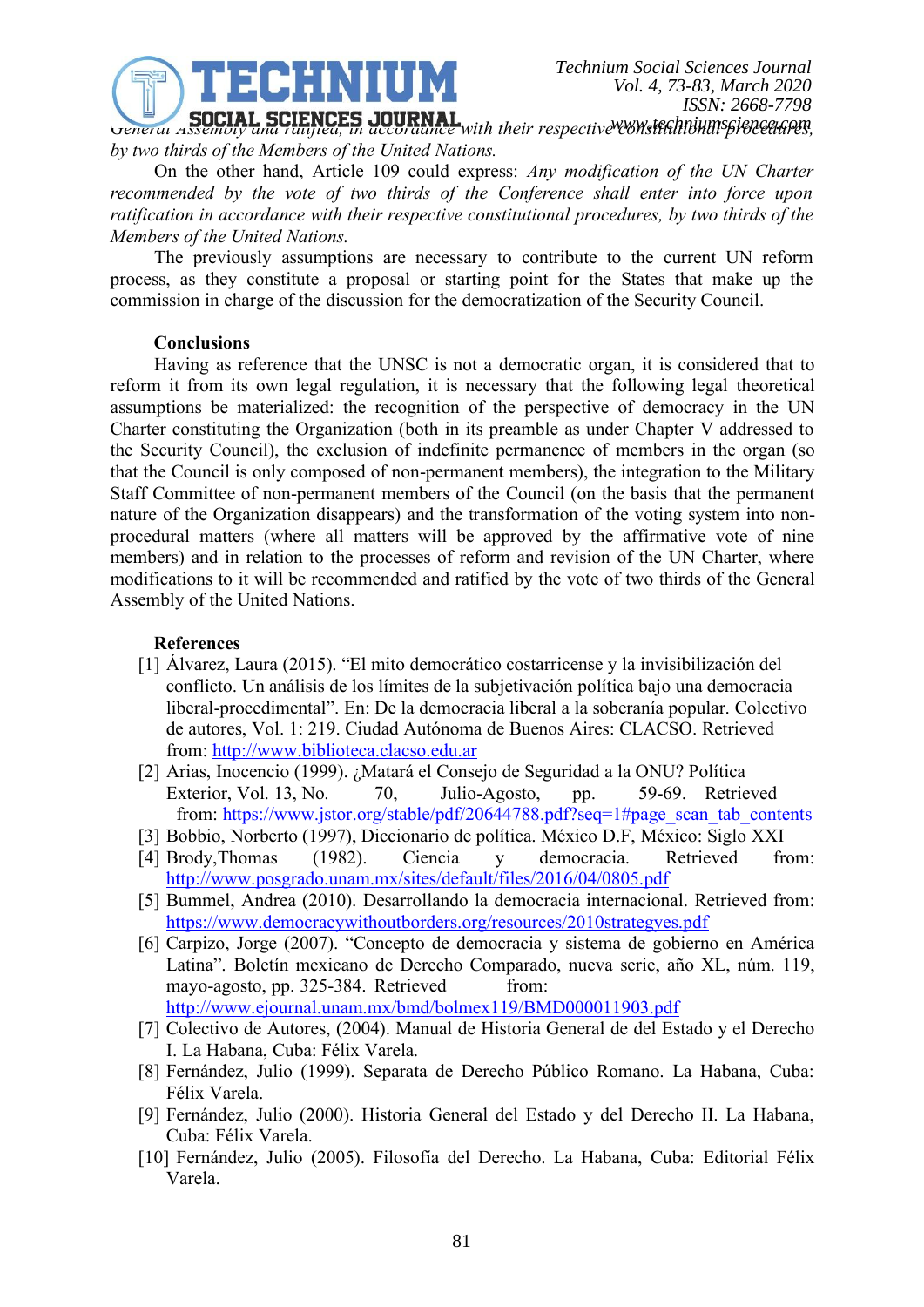**SUCIAL SCIENCES JUURNAL** de democracia en Weltechniumscience.comm. Revista Jurídica Universidad Autónoma de Madrid, 8(14), 65-86. Retrieved from: <https://revistas.uam.es/revistajuridica/article/download/6123/6585>

EEHRITIM

- [12] García, Jairo (2012). "Latinoamérica: entre la democracia y el autoritarismo". Estudios Políticos, N° 41, Instituto de Estudios Políticos, Universidad de Antioquia, pp. 15-35. Retrieved from: [https://aprendeenlinea.udea.edu.co/revistas/index.php/estudiospoliticos/article/viewFil](https://aprendeenlinea.udea.edu.co/revistas/index.php/estudiospoliticos/article/viewFile/1433%206/) [e/1433 6/](https://aprendeenlinea.udea.edu.co/revistas/index.php/estudiospoliticos/article/viewFile/1433%206/)
- [13] García, Carolina (2014). La Carta de las Naciones Unidas ¿qué es y cuál es su importancia? Retrieved from: [http://elordenmundial.com/2014/03/18/la-carta-de-las](http://elordenmundial.com/2014/03/18/la-carta-de-las-naciones-unidas-que-es-y-cual-es-su-importancia/)[naciones-unidas-que-es-y-cual-es-su-importancia/](http://elordenmundial.com/2014/03/18/la-carta-de-las-naciones-unidas-que-es-y-cual-es-su-importancia/)
- [14] García, Sergio (2018). La reforma del Consejo de Seguridad de la ONU ante el context geopolítico actual y las amenazas reales. Retrieved from: [https://www.ieee.es/Galerias/fichero/docs\\_opinion/2018/DIEEEO25-](https://www.ieee.es/Galerias/fichero/docs_opinion/2018/DIEEEO25-2018_Reforma_Consejo_Seguridad_ONU_Amenazas_Globales_SergioGMagarino.pdf) 2018 Reforma Consejo Seguridad ONU Amenazas Globales SergioGMagarino.pd [f](https://www.ieee.es/Galerias/fichero/docs_opinion/2018/DIEEEO25-2018_Reforma_Consejo_Seguridad_ONU_Amenazas_Globales_SergioGMagarino.pdf)
- [15] Garcini, Héctor (1976). "La Constitución Socialista de 1976". Revista de Cubana de Derecho, Julio-Diciembre N° 12, pp. 103-119.
- [16] Gimbernat, Enrique (2014). ¿Estado de derecho contra democracia? El Mundo. Retrieved from:

<https://www.elmundo.es/opinion/2014/10/05/5431a2a8ca47410a278b457a.html>

- [17] González, Jorge; Romero, Marta & Urrea, Lorena (2007). "¿Retroceso y confusión?" Revista Colombiana de Derecho Internacional, N° 10, pp. 357-371. Retrieved from: <https://www.redalyc.org/articulo.oa?id=82401012>
- [18] Gros, Héctor (1989). Diccionario electoral. San José, Costa Rica: CAPEL.
- [19] Guzmán, T. (2015). El procedimiento de reforma, la participación popular y las reformas de la Constitución en Cuba (1959-2002). Estudios Constitucionales, 13(2), 237-272. Retrieved from: [https://journals.iai.spk](https://journals.iai.spk-berlin.de/index.php/iberoamericana/article/viewFile/1254/906)[berlin.de/index.php/iberoamericana/article/viewFile/1254/906](https://journals.iai.spk-berlin.de/index.php/iberoamericana/article/viewFile/1254/906)
- [20] Kelsen, Hans (1980). Esencia y valor de la democracia. México D.F, México: Editora Nacional.
- [21] Levine, Daniel H. y Molina, José Enrique (2007). "La Calidad de la democracia en América Latina: una visión comparada". América Latina Hoy, N° 45, pp. 17-46. Retrieved from:<https://www.redalyc.org/articulo.oa?id=30804502>
- [22] Lijphart, A. (2000). Modelos de democracia. Formas de gobierno y resultados en treinta y seis países. Barcelona, España: Ariel Ciencia Política.
- [23] Lobera, Josep (2011). "El debate: Contradicciones entre ciencia y democracia. ¿Mayoría absoluta o minoría calificada?" Revista Iberoamericana de Ciencia Tecnología y Sociedad,  $N^{\circ}$  13(37), pp. 10-21. Retrieved from: <http://revistas.unc.edu.ar/index.php/recordip/article/view/56/44>
- [24] Lobrano, Giovanni (1990). Modelo romano y constitucionalismo moderno. Bogotá, Colombia: Universidad Externado de Colombia.
- [25] Luján, David & Vázquez, Daniel (2014). La democracia en la miseria. Las construcciones de la representación política, el poder y las prácticas clientelares en una municipalidad chilena. En De la democracia liberal a la soberanía popular. Colectivo de autores. Retrieved from: [http://www.biblioteca.clacso.edu.ar](http://www.biblioteca.clacso.edu.ar/)
- [26] Montaño, Ericka (2003). Discursos claros fomentan la democracia. Retrieved from: [http://www.upf.edu/documents/2853238/0/Jornada03.pdf/620a763c-8139-4867-8931-](http://www.upf.edu/documents/2853238/0/Jornada03.pdf/620a763c-8139-4867-8931-61e578d02d5d) [61e578d02d5d](http://www.upf.edu/documents/2853238/0/Jornada03.pdf/620a763c-8139-4867-8931-61e578d02d5d)
- [27] Pino, Celeste Elena (2012). "El Consejo de Seguridad y su actuación para el mantenimiento de la paz y la seguridad internacional". Facultad de Derecho de la Universidad de La Habana.